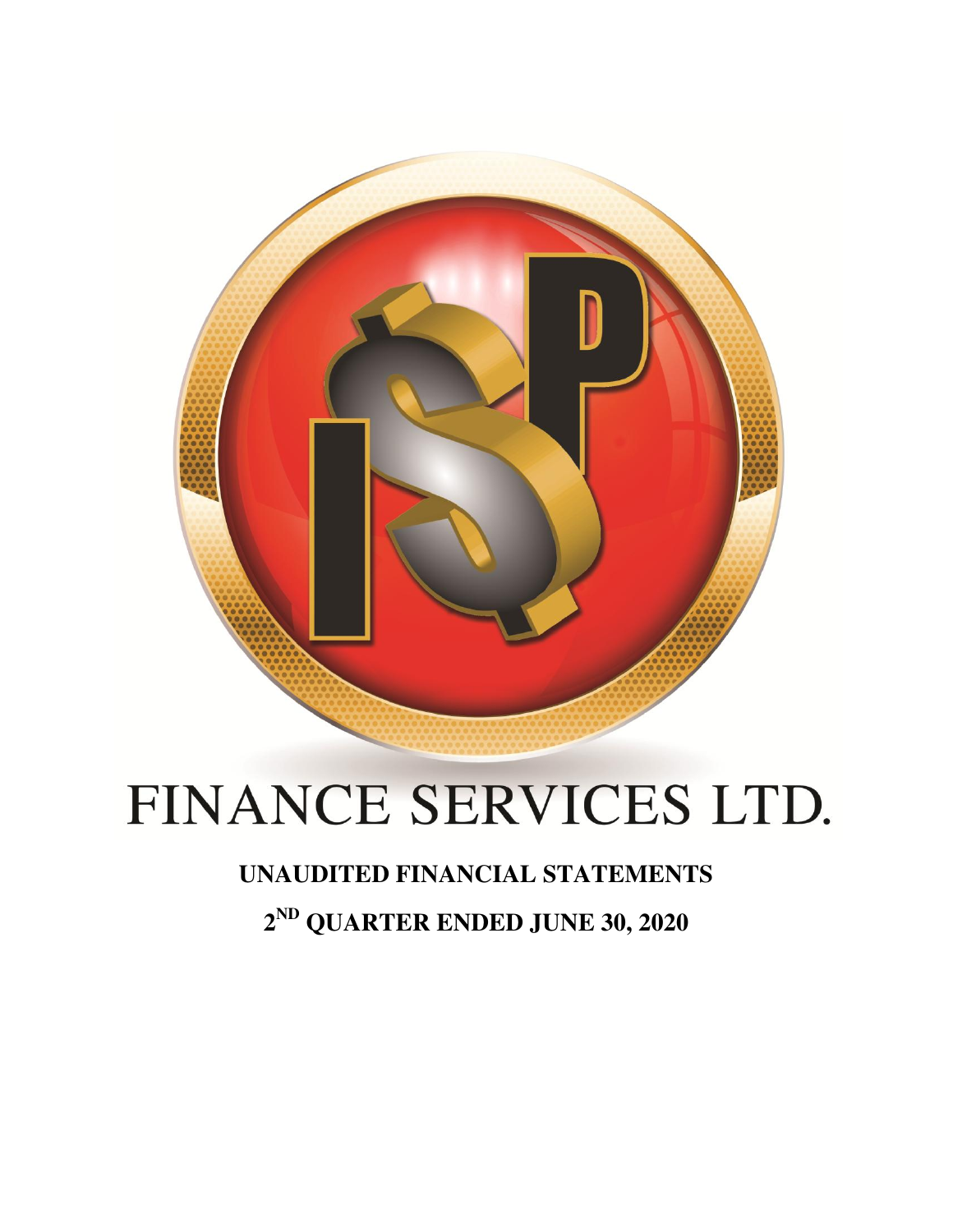

## **TABLE OF CONTENTS**

| PAGE NO. |  |
|----------|--|
|          |  |

| Director's Report to Stockholders                                                | 3              |
|----------------------------------------------------------------------------------|----------------|
| Unaudited Statement of Comprehensive Income                                      | $\overline{4}$ |
| Unaudited Statement of Financial Position                                        | 5              |
| Unaudited Statement of Changes in Equity                                         | 6              |
| Unaudited Statement of Cash Flows                                                | 7              |
| Notes to the Unaudited Financial Statements                                      | $8-12$         |
| Schedule of Top Ten (10) Stockholders                                            | 13             |
| Schedule of Shareholdings of Directors, Senior Managers<br>and Connected Parties | 13             |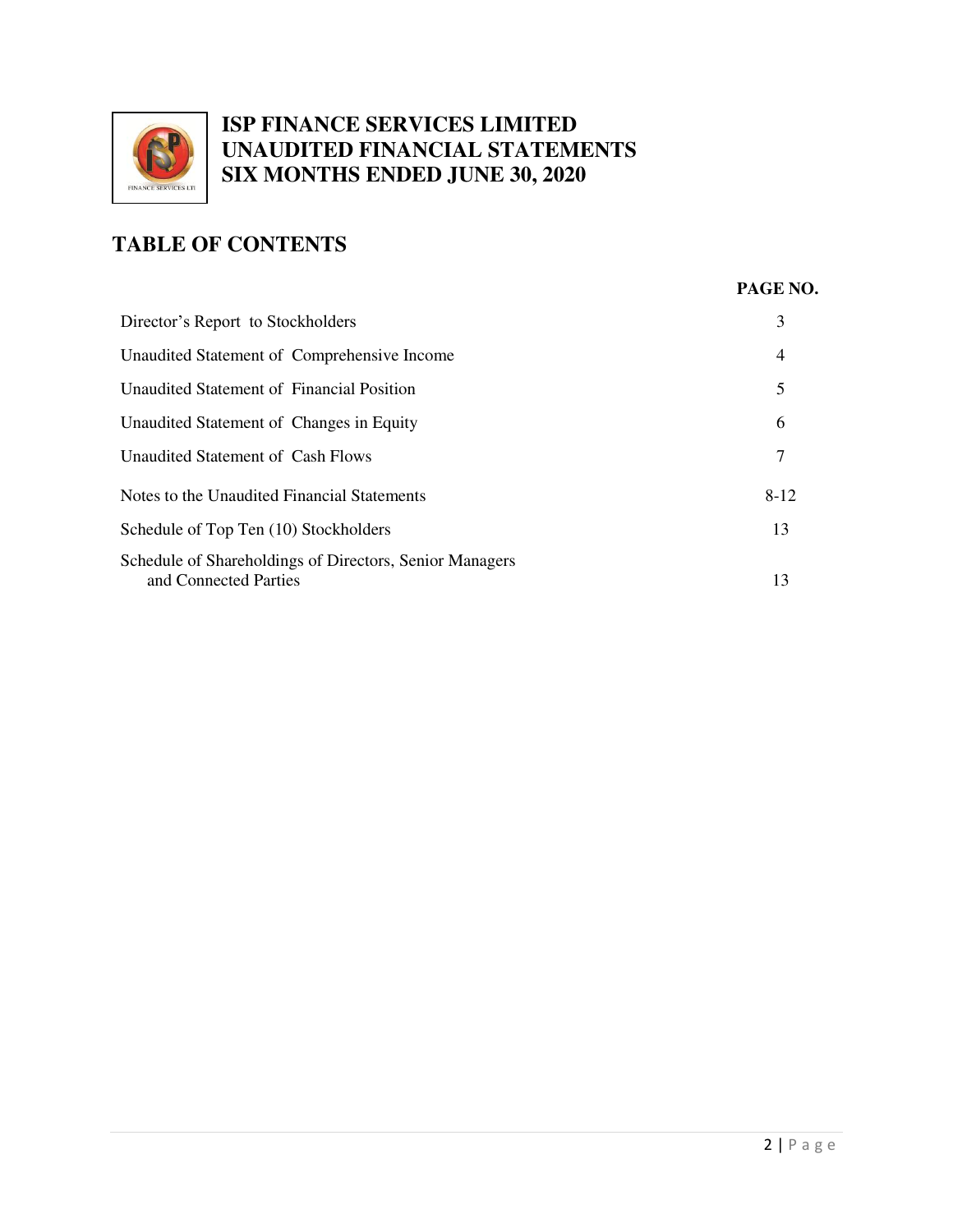

### **DIRECTORS' REPORT TO STOCKHOLDERS**

The Board of Directors of ISP Finance Services Limited (ISP) is pleased to present the Company's unaudited financial results for the  $2<sup>nd</sup>$  Quarter ended June 30, 2020.

The Company's operating income decreased by 5.4% or \$4.7 million to \$83.2 million in the reporting period over the corresponding second quarter in 2019.

The Company's net profit for the 2<sup>nd</sup> Quarter of 2020 was \$19.6 million, an increase of \$6.9 million over the same period last year or an increase of 55.2%.

Earnings per share stood at \$0.288 at the end of the  $2<sup>nd</sup>$  Quarter of 2020 compared to \$0.273 at the end of the  $2<sup>nd</sup>$  Quarter of 2019 reflecting an improvement of 5.4%.

The total assets of the Company grew by \$38.7 million to \$691.4 million which represents a 5.9% increase over the comparative period. The growth was attributable to the Company's loan portfolio which increased by 2.9% over the review period moving to \$609.6 million at June 30, 2020 from \$592.2 million at the end of June 30, 2019.

Operating expenses for the  $2<sup>nd</sup>$  Ouarter ended June 30, 2020 amounted to \$63.6 million, a decrease of 5.7% or \$11.7 million over the corresponding period in 2019 of \$75.3 million. The Company has maintained its cost of operations while meeting greater customer demands. The newly established customer sales contact center is contributing to the business development thrust aggressively promoting the Company's most recent back-to-school loan initiative.

The Company would like to thank all our members of staff for their commitment, our customers for their loyalty and our shareholders for their continued show of confidence.

ton Cameron Chairsean

Dennis/Smith Chief Executive Officer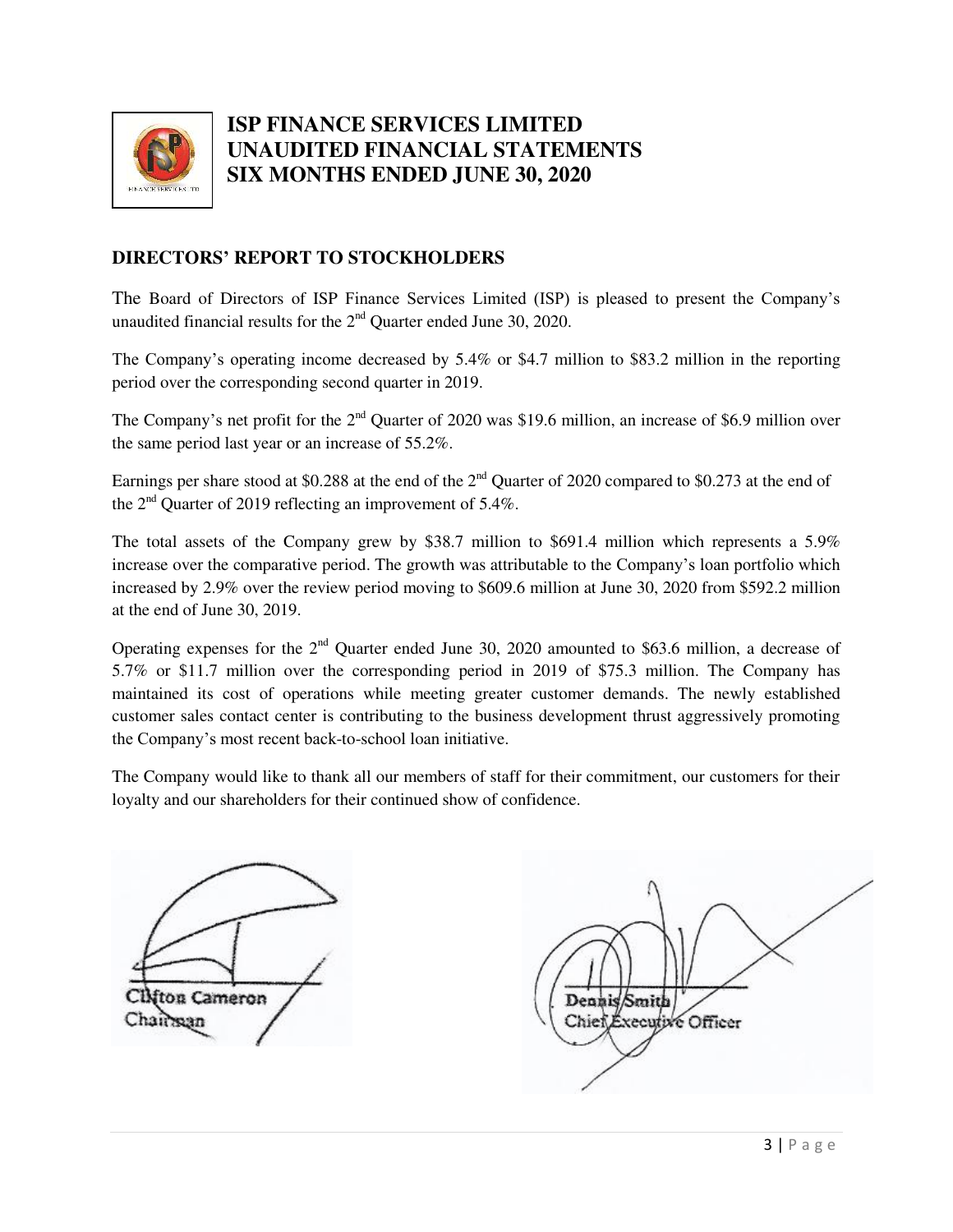

## **ISP FINANCE SERVICES LIMITED UNAUDITED STATEMENT OF COMPREHENSIVE INCOME SIX MONTHS ENDED JUNE 30, 2020**

|                                                                                      | <b>Unaudited</b><br><b>Three</b><br><b>Months</b><br><b>Ended</b><br>June 30,<br>2020<br>\$ | <b>Unaudited</b><br><b>Three</b><br><b>Months</b><br><b>Ended</b><br><b>June 30,</b><br>2019<br>\$ | <b>Unaudited</b><br><b>Six</b><br><b>Months</b><br><b>Ended</b><br><b>June 30,</b><br>2020<br>\$ | <b>Unaudited</b><br><b>Six</b><br><b>Months</b><br><b>Ended</b><br>June 30,<br>2019<br>\$ | <b>Audited</b><br><b>Twelve</b><br><b>Months</b><br><b>Ended</b><br><b>December</b><br>31, 2019<br>\$ |
|--------------------------------------------------------------------------------------|---------------------------------------------------------------------------------------------|----------------------------------------------------------------------------------------------------|--------------------------------------------------------------------------------------------------|-------------------------------------------------------------------------------------------|-------------------------------------------------------------------------------------------------------|
| <b>OPERATING INCOME</b>                                                              |                                                                                             |                                                                                                    |                                                                                                  |                                                                                           |                                                                                                       |
| Interest income from loans<br>Interest income from banks                             | 92,126,599                                                                                  | 95,795,481                                                                                         | 177,780,142                                                                                      | 182,020,035                                                                               | 367,067,150                                                                                           |
| and other receivables                                                                | 84                                                                                          | 174                                                                                                | 84                                                                                               | 174                                                                                       | 129,852                                                                                               |
| Total interest income<br>Interest expenses                                           | 92,126,683<br>7,965,188                                                                     | 95,795,655<br>7,548,396                                                                            | 177,780,226<br>14,877,477                                                                        | 182,020,209<br>15,137,018                                                                 | 367,197,002<br>31,507,155                                                                             |
| Net interest income<br>Commission expenses on                                        | 84, 161, 495                                                                                | 88,247,259                                                                                         | 162,902,749                                                                                      | 166,883,191                                                                               | 335,689,847                                                                                           |
| loans                                                                                | (1,062,826)                                                                                 | (410,978)                                                                                          | (3,558,967)                                                                                      | (1,106,630)                                                                               | (2,716,750)                                                                                           |
|                                                                                      | 83.098.669                                                                                  | 87.836.281                                                                                         | 159, 343, 782                                                                                    | 165,776,561                                                                               | 332,973,097                                                                                           |
| Other operating income<br>Foreign exchange gain<br>/(loss)                           |                                                                                             | 94,109                                                                                             | (97,313)                                                                                         | 94,109                                                                                    | 46,428                                                                                                |
| Service fees                                                                         |                                                                                             |                                                                                                    |                                                                                                  |                                                                                           | $\Omega$                                                                                              |
| Other income                                                                         | 137,038                                                                                     | 450                                                                                                | 351,555                                                                                          | 1,100                                                                                     | 75,034                                                                                                |
|                                                                                      | 137,038                                                                                     | 94,559                                                                                             | 254,242                                                                                          | 95,209                                                                                    | 121,462                                                                                               |
|                                                                                      | 83,235,707                                                                                  | 87,930,840                                                                                         | 159,598,024                                                                                      | 165,871,770                                                                               | 333,094,559                                                                                           |
| <b>OPERATING EXPENSES</b><br>Staff costs                                             | 25,915,961                                                                                  | 33, 369, 262                                                                                       | 58,490,816                                                                                       | 65,097,707                                                                                | 122,054,788                                                                                           |
| Allowance for credit<br>losses                                                       | 11,512,399                                                                                  | 18,996,143                                                                                         | 20,415,467                                                                                       | 26,996,143                                                                                | 87,635,187                                                                                            |
| Depreciation expense                                                                 | 1,325,514                                                                                   | 1,290,678                                                                                          | 2,625,673                                                                                        | 2,597,068                                                                                 | 5,216,331                                                                                             |
| Other operating expenses                                                             | 24,828,541                                                                                  | 21,620,800                                                                                         | 47,875,496                                                                                       | 42,541,358                                                                                | 95,065,406                                                                                            |
|                                                                                      | 63,582,414                                                                                  | 75,276,883                                                                                         | 129,407,452                                                                                      | 137,232,276                                                                               | 309,971,712                                                                                           |
| <b>Profit before taxation</b>                                                        | 19,653,293                                                                                  | 12,653,957                                                                                         | 30,190,572                                                                                       | 28,639,494                                                                                | 23,122,847                                                                                            |
| <b>Taxation charge</b>                                                               |                                                                                             |                                                                                                    |                                                                                                  |                                                                                           | 180,081                                                                                               |
| Net profit                                                                           | 19,653,293                                                                                  | 12,653,957                                                                                         | 30,190,572                                                                                       | 28,639,494                                                                                | 22,942,766                                                                                            |
| Other comprehensive<br>income that may be<br>reclassified to profit<br>and loss      |                                                                                             |                                                                                                    |                                                                                                  |                                                                                           |                                                                                                       |
| Revaluation of property, plant<br>and equipment<br><b>Total comprehensive income</b> |                                                                                             |                                                                                                    |                                                                                                  |                                                                                           |                                                                                                       |
| for the year                                                                         | 19,653,293                                                                                  | 12,653,957                                                                                         | 30,190,572                                                                                       | 28,639,494                                                                                | 22,942,766                                                                                            |
| Earnings per share (\$)                                                              | 0.187                                                                                       | 0.121                                                                                              | 0.288                                                                                            | 0.273                                                                                     | 0.22                                                                                                  |
|                                                                                      |                                                                                             |                                                                                                    |                                                                                                  |                                                                                           |                                                                                                       |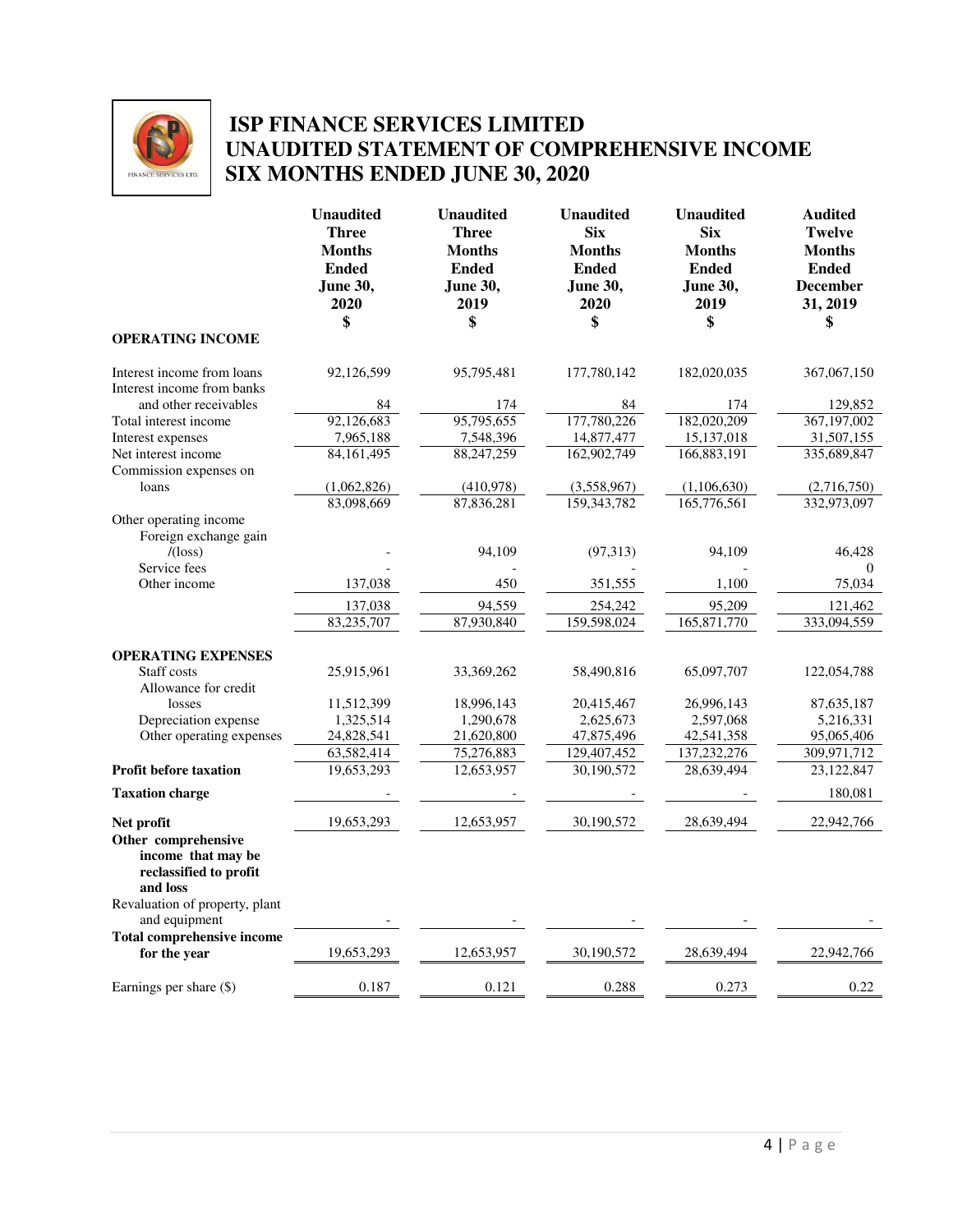

## **ISP FINANCE SERVICES LIMITED UNAUDITED STATEMENT OF FINANCIAL POSITION SIX MONTHS ENDED JUNE 30, 2020**

|                                           | <b>Unaudited</b><br><b>Six Months</b><br><b>Ended June</b><br>30, 2020 | <b>Unaudited</b><br><b>Six Months</b><br><b>Ended June</b><br>30, 2019 | Audited<br><b>Twelve</b><br><b>Months</b><br>December 31,<br>2019<br>S |
|-------------------------------------------|------------------------------------------------------------------------|------------------------------------------------------------------------|------------------------------------------------------------------------|
| <b>ASSETS</b>                             |                                                                        |                                                                        |                                                                        |
| Cash and cash equivalents                 | 49,136,016                                                             | 9,792,929                                                              | 22,813,071                                                             |
| Loans net of provisions for credit losses | 609,624,738                                                            | 592,165,954                                                            | 627, 262, 191                                                          |
| Other receivables                         | 3,323,191                                                              | 12,884,023                                                             | 2,892,001                                                              |
| Deposit                                   | 1,047,949                                                              | 496,600                                                                | 496,600                                                                |
| Due from related party                    | 5,017,700                                                              | 5,017,700                                                              | 5,011,159                                                              |
| Due from director                         |                                                                        | 6,848,039                                                              |                                                                        |
| Deferred tax assets                       |                                                                        |                                                                        |                                                                        |
| Property, plant and equipment             | 23,314,167                                                             | 25,517,274                                                             | 24,723,435                                                             |
| <b>TOTAL ASSETS</b>                       | 691,463,761                                                            | 652,722,519                                                            | 683,198,457                                                            |

## **LIABILITIES AND EQUITY**

#### **LIABILITIES :**

| Accounts payable and other liabilities     | 28,389,913  | 30,767,729  | 36, 371, 239  |
|--------------------------------------------|-------------|-------------|---------------|
| Secured corporate bond and promissory note | 241,875,238 | 221,744,208 | 255,570,634   |
| Notes payable                              | 46,246,793  | 50,283,731  | 46,846,381    |
| Deferred tax liabilities                   | 1,075,849   | 895,768     | 1,075,849     |
|                                            | 317,587,793 | 303,691,436 | 339,864,103   |
| <b>EQUITY</b>                              |             |             |               |
| Share capital                              | 195,903,128 | 195,903,128 | 195,903,128   |
| Revaluation surplus                        | 11,052,413  | 11,052,413  | 11,052,413    |
| Accumulated surplus                        | 166,920,427 | 142,075,542 | 136,378,813   |
|                                            | 373,875,968 | 349,031,083 | 343, 334, 354 |
|                                            |             |             |               |

## **TOTAL EQUITY AND LIABILITIES** 691,463,761 652,722,519 683,198,457



**Audited Audited** 

fton Cameron Chairman

Dennis/Smith Chief Executive Officer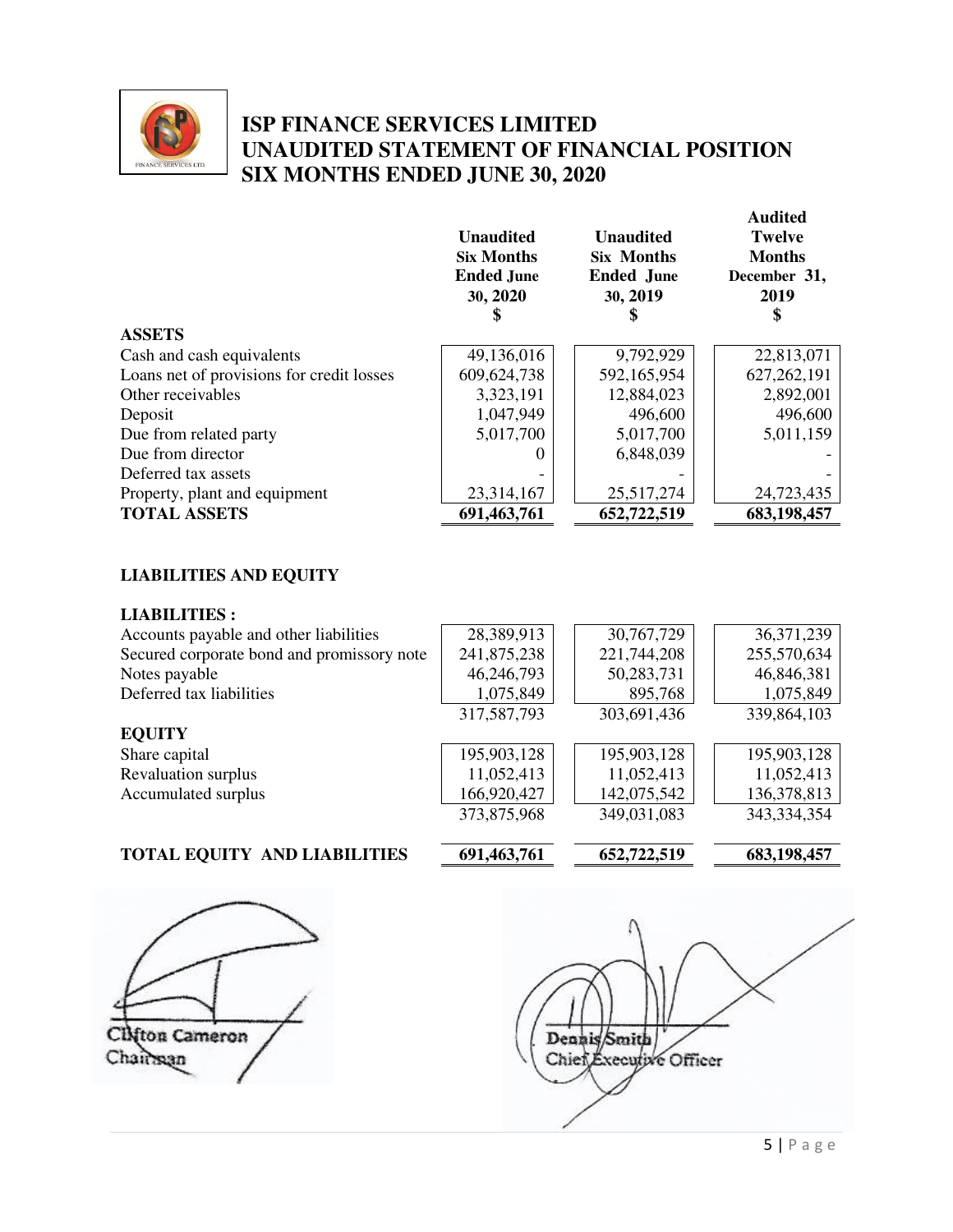

## **ISP FINANCE SERVICES LIMITED UNAUDITED STATEMENT OF CHANGES IN EQUITY SIX MONTHS ENDED JUNE 30, 2020**

|                                                         | <b>Share</b><br>Capital | <b>Revaluation</b><br><b>Surplus</b> | <b>Accumulated</b><br><b>Surplus</b> | <b>Total</b>  |
|---------------------------------------------------------|-------------------------|--------------------------------------|--------------------------------------|---------------|
|                                                         |                         |                                      |                                      | \$            |
| Balance as at December 31, 2019                         | 195,903,128             | 11,052,413                           | 136,729,856                          | 343,685,397   |
| Other comprehensive income                              |                         |                                      |                                      |               |
| Net profit for the period                               |                         |                                      | 30,190,572                           | 30,190,572    |
| Total comprehensive income                              |                         |                                      | 30,190,572                           | 30,190,572    |
|                                                         |                         |                                      |                                      |               |
| Balance as at June 30, 2020                             | 195,903,128             | 11,052,413                           | 166,920,428                          | 373,875,969   |
|                                                         |                         |                                      |                                      |               |
| Balance as at December 31, 2018                         | 195,903,128             | 11,052,413                           | 113,436,047                          | 320, 391, 588 |
| Other comprehensive income<br>Net profit for the period |                         |                                      | 28,639,494                           | 28,639,494    |
| Total comprehensive income                              |                         |                                      | 28,639,494                           | 28,639,494    |
|                                                         |                         |                                      |                                      |               |
| Balance as at June 30, 2019                             | 195,903,128             | 11,052,413                           | 142,075,541                          | 349,031,082   |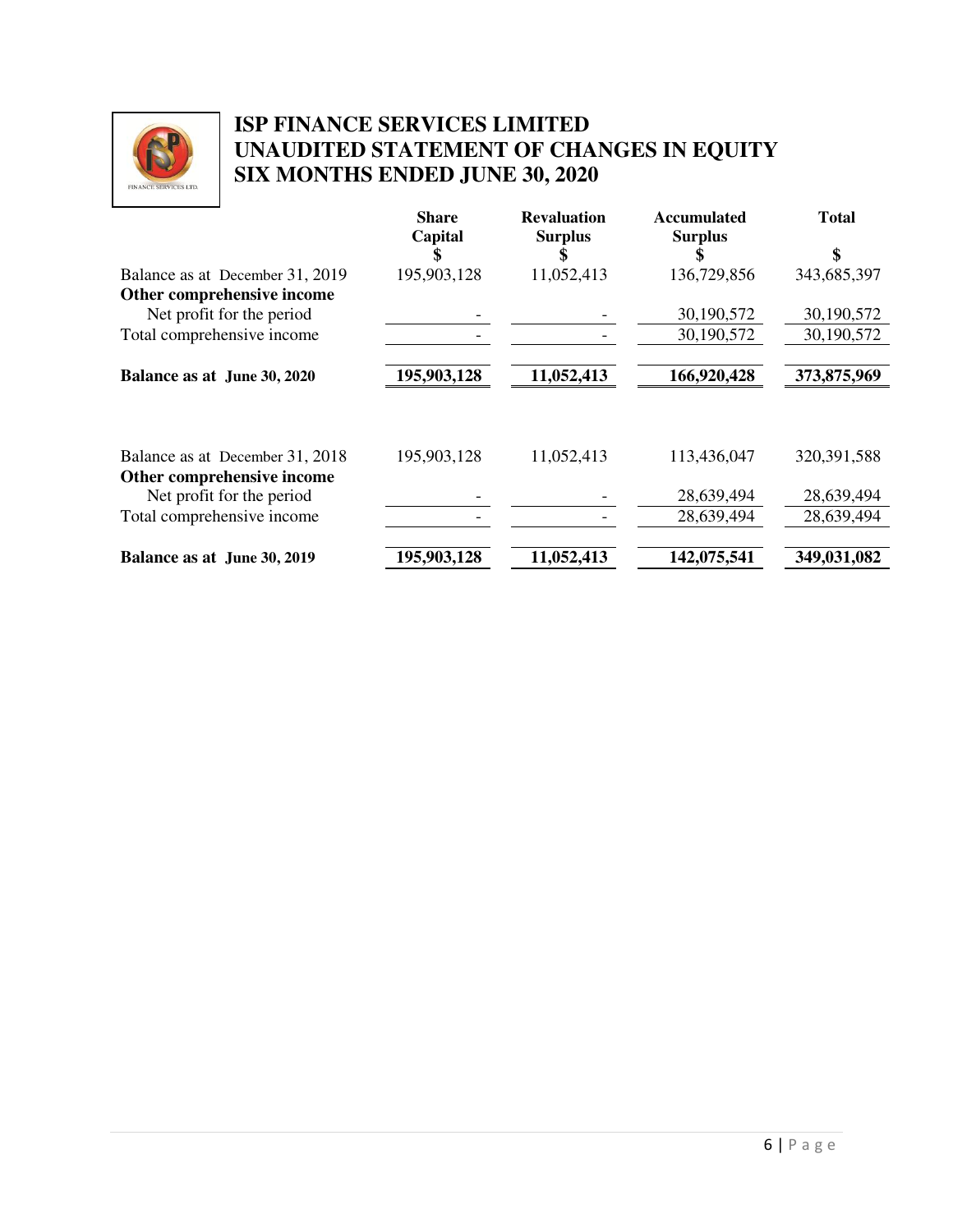

## **ISP FINANCE SERVICES LIMITED UNAUDITED STATEMENT OF CASH FLOWS SIX MONTHS ENDED JUNE 30, 2020**

|                                                                                                            | <b>Unaudited</b><br><b>Six</b><br><b>Months</b><br><b>Ended</b><br>June 30,<br>2020 | <b>Unaudited</b><br><b>Six</b><br><b>Months</b><br><b>Ended</b><br><b>June 30,</b><br>2019 | <b>Audited</b><br><b>Twelve</b><br><b>Months</b><br><b>Ended</b><br>December 31,<br>2019 |
|------------------------------------------------------------------------------------------------------------|-------------------------------------------------------------------------------------|--------------------------------------------------------------------------------------------|------------------------------------------------------------------------------------------|
|                                                                                                            | \$                                                                                  | \$                                                                                         | \$                                                                                       |
| CASH FLOWS FROM OPERATING ACTIVITIES:                                                                      |                                                                                     |                                                                                            |                                                                                          |
| Profit before interest and taxation                                                                        | 45,068,049                                                                          | 43,776,512                                                                                 | 54,449,921                                                                               |
| Adjustments for items not affecting cash resources:                                                        |                                                                                     |                                                                                            |                                                                                          |
| Depreciation on property, plant and equipment<br>Loss on sale of fixed assets                              | 2,625,673                                                                           | 2,597,068                                                                                  | 5,216,331                                                                                |
| Unrealized foreign exchange gain                                                                           | 97,313                                                                              | (94, 109)                                                                                  | (46, 428)                                                                                |
| Bond amortization<br>Deferred taxation                                                                     | 1,168,976                                                                           | 2,359,257                                                                                  | 6,199,535<br>180,081                                                                     |
|                                                                                                            | 48,960,011                                                                          | 48,638,728                                                                                 | 65,999,440                                                                               |
| (Increase) /decrease in operating assets:                                                                  |                                                                                     |                                                                                            |                                                                                          |
| Loans and other receivables                                                                                | 17,108,950                                                                          | (40,852,235)                                                                               | (66,050,557)                                                                             |
| Deposit                                                                                                    | (551, 349)                                                                          | (101,600)                                                                                  | (101,600)                                                                                |
| Due from related party                                                                                     | (6, 541)                                                                            |                                                                                            | 6,541                                                                                    |
| Due from director<br>Increase /(decrease) in operating liabilities:                                        |                                                                                     | (5,815,660)                                                                                | 1,032,379                                                                                |
| Accounts payables and other payables                                                                       | (13, 162, 537)                                                                      | 11,020,030                                                                                 | 18,798,892                                                                               |
| Cash provided by/(used in) operating activities                                                            | 52,348,534                                                                          | 12,889,263                                                                                 | 19,685,095                                                                               |
| Interest paid                                                                                              | (9,352,064)                                                                         | (12,961,666)                                                                               | (31,507,155)                                                                             |
| Taxation paid                                                                                              |                                                                                     |                                                                                            |                                                                                          |
| Net cash used in operating activities                                                                      | 42,996,470                                                                          | (72, 403)                                                                                  | (11,822,060)                                                                             |
| CASH FLOWS FROM INVESTING ACTIVITIES                                                                       |                                                                                     |                                                                                            |                                                                                          |
| Acquisition of property, plant and equipment<br>Proceeds from the sale of property, plant and<br>equipment | (1,216,405)                                                                         | (2,604,123)                                                                                | (4,429,548)                                                                              |
| Net cash used in investing activities                                                                      | (1,216,405)                                                                         | (2,604,123)                                                                                | (4,429,548)                                                                              |
| CASH FLOWS FROM FINANCING ACTIVITIES                                                                       |                                                                                     |                                                                                            |                                                                                          |
| Repayment of Bond                                                                                          |                                                                                     |                                                                                            | (232, 013, 854)                                                                          |
| Proceeds from the secured promissory note                                                                  | (14, 857, 532)                                                                      |                                                                                            | 30,000,000                                                                               |
| Proceeds from issue of bonds                                                                               |                                                                                     |                                                                                            | 232,000,000                                                                              |
| Repayment of notes payable                                                                                 | (599, 588)                                                                          | (4,014,450)                                                                                | (7,451,800)                                                                              |
| Net cash used in financing activities                                                                      | (15, 457, 120)                                                                      | (4,014,450)                                                                                | 22,534,346                                                                               |
| NET DECREASE IN CASH AND CASH<br><b>EQUIVALENTS -</b>                                                      | 26,322,945                                                                          | (6,690,976)                                                                                | 6,282,738                                                                                |
| CASH AND CASH EQUIVALENTS -Beginning of                                                                    |                                                                                     |                                                                                            |                                                                                          |
| the year                                                                                                   | 22,813,071                                                                          | 16,483,905                                                                                 | 16,483,905                                                                               |
| Exchange and gains on foreign cash balance                                                                 |                                                                                     |                                                                                            | 46,428                                                                                   |
| CASH AND CASH EQUIVALENTS - End of the                                                                     |                                                                                     |                                                                                            |                                                                                          |
| quarter                                                                                                    | 49,136,016                                                                          | 9,792,929                                                                                  | 22,813,071                                                                               |
| <b>REPRESENTED BY:</b>                                                                                     |                                                                                     |                                                                                            |                                                                                          |
| Cash and cash equivalents                                                                                  | 49,136,016                                                                          | 9,792,929                                                                                  | 22,813,071                                                                               |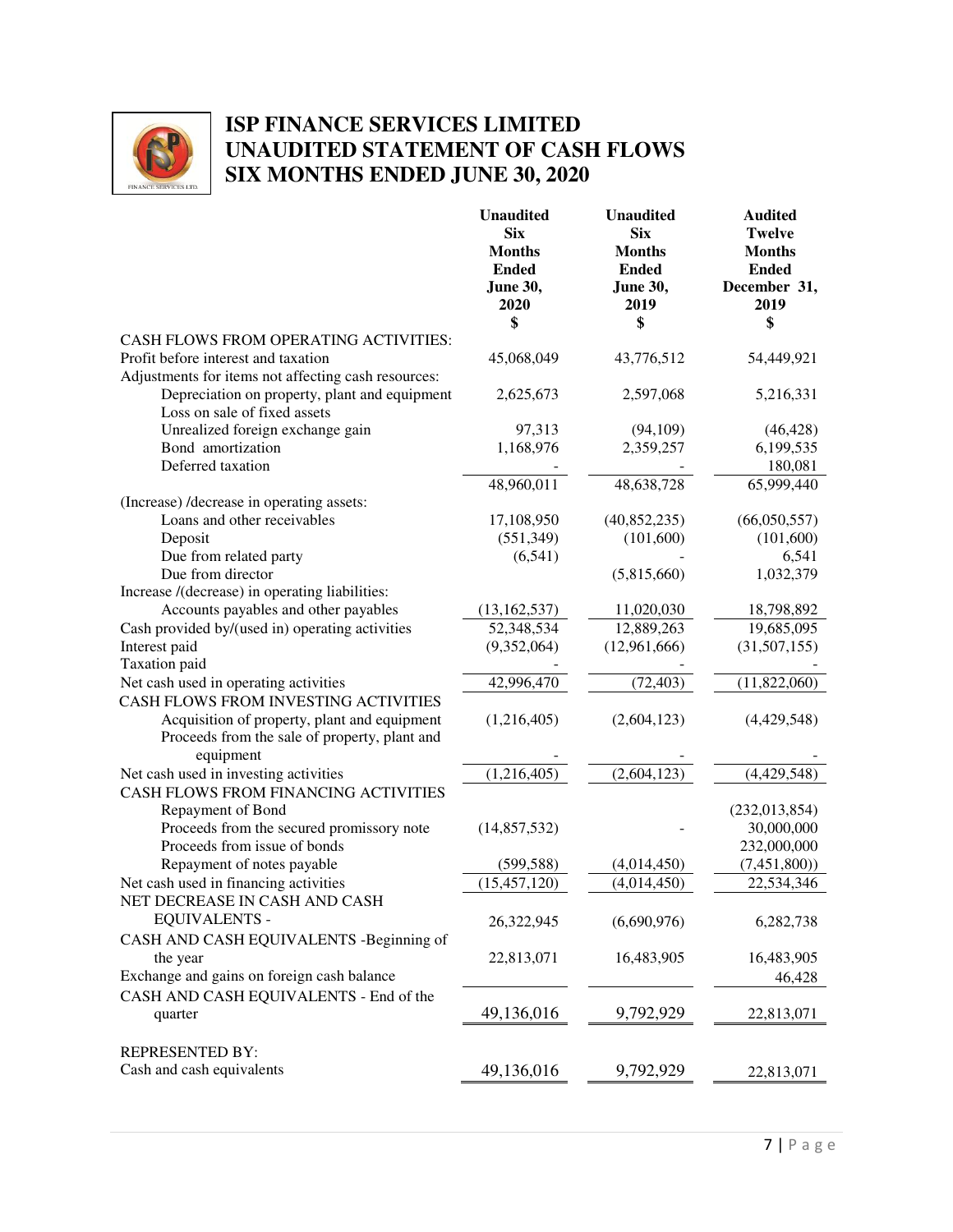

#### **1. IDENTIFICATION**

ISP Finance Services Limited (the "Company") is incorporated in Jamaica under the Jamaican Companies Act (the Act).

On March 30, 2016, ISP Finance Services Limited became a public listed entity on the Jamaica Stock Exchange Junior Market. Consequently, the Company is entitled to full remission of income taxes for the first five (5) years and fifty percent (50%) remission for the following 5 years providing it complies with the requirements of the Jamaica Stock Exchange Junior Market.

The Company is domiciled in Jamaica, with its registered office at 17 Phoenix Avenue, Kingston 10.

The principal activity of the Company is the granting of commercial loans and personal short term loans.

#### **2. BASIS OF PREPARATION**

The interim financial statements have been prepared in accordance with IAS 34, 'Interim financial reporting' and should be read in conjunction with the Company's audited financial statements for the year ended 31 December 2018 which have been prepared in accordance with International Financial Reporting Standards (IFRS) and the requirements of the Act. There have been no changes in accounting policies since the most recent audited accounts as at December 31, 2018.

The financial Statements have been prepared under the historical cost basis and are expressed in Jamaican dollars, un-less otherwise indicated.

#### **3. SUMMARY OF SIGNIFICANT ACCOUNTING POLICIES**

#### **a) Property, plant and equipment**

All property, plant and equipment held for use in the production or supply of goods or services, or for administrative purposes, except for motor cars which are carried at fair value, are recorded at historical or deemed cost, less any subsequent accumulated depreciation and subsequent accumulated impairment losses.

Valuations are performed frequently enough to ensure that the fair value of revalued motor cars does not significantly differ from its carrying amount. The increase of the carrying amount of a motor car as a result of revaluation is credited directly to equity (under the heading "revaluation surplus"). A revaluation decrease should be charged directly against any related revaluation surplus, with any excess being recognized as an expense in the statement of comprehensive income.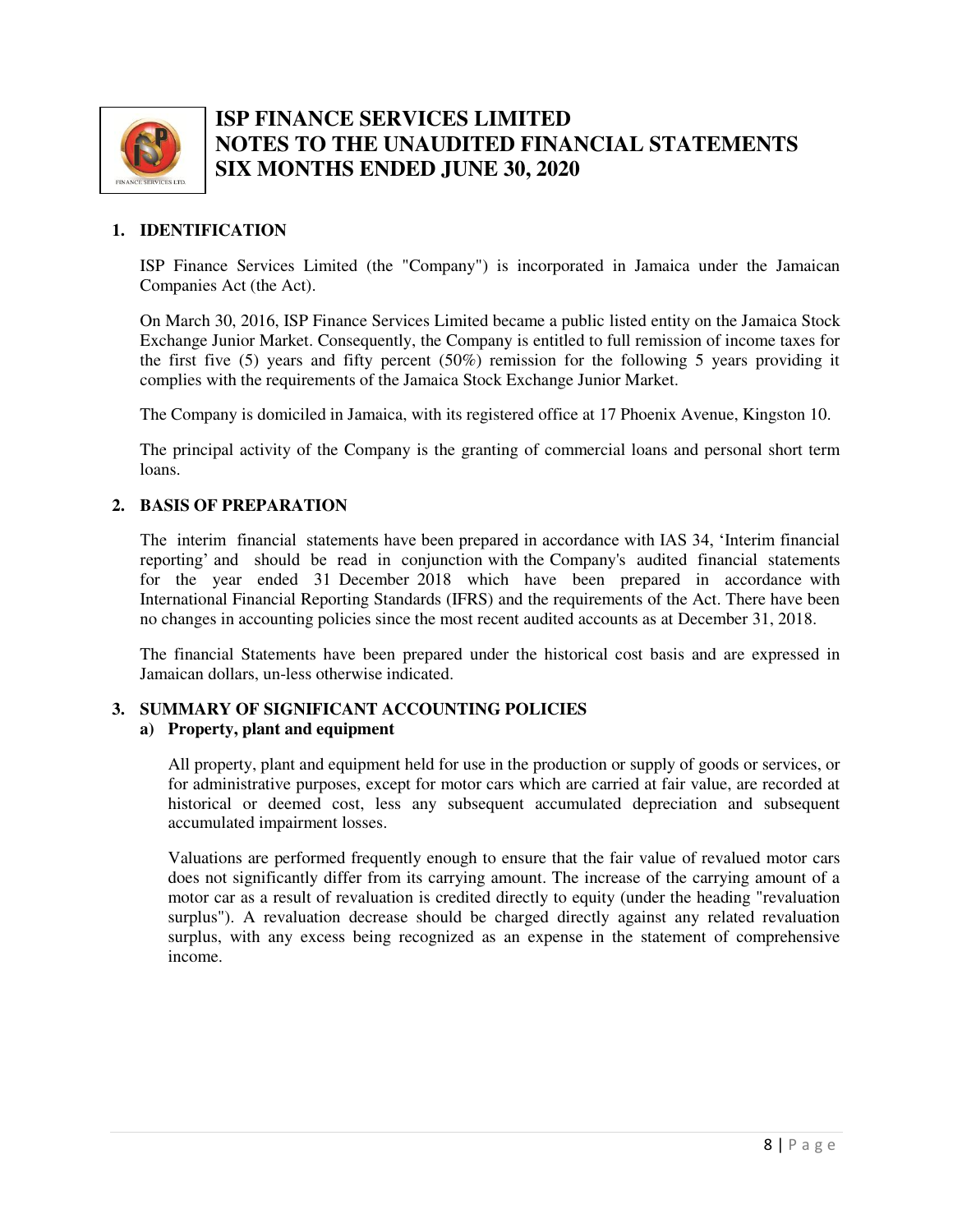

#### **3. SUMMARY OF SIGNIFICANT ACCOUNTING POLICIES (CONT'D)**

#### **a) Property, plant and equipment (Cont'd)**

Cost includes expenditure that is directly attributable to the acquisition of the asset. The cost of replacing part of an item of property, plant and equipment is recognized in the carrying amount of the item if it is probable that the future economic benefits embodied in the part will flow to the Company and its cost can be reliably measured.

The cost of day-to-day servicing of property, plant and equipment is recognized in the statement of comprehensive income as incurred. With the exception of freehold land, on which no depreciation is provided, property, plant and equipment are depreciated on the straight-line basis over the estimated useful lives of such assets.

The rates of depreciation in use are:

| Leasehold Improvements          | 20% |
|---------------------------------|-----|
| Furniture and Equipment         | 10% |
| Computer Software and Equipment | 20% |
| Motor Cars                      | 20% |
| <b>Motor Bikes</b>              | 20% |

#### **b) Loans and other receivables**

#### Loans

Loans are carried at original contract amounts less provisions made for doubtful amounts and impairment, based on a review of all outstanding amounts at the year end.

#### Other receivables

Other receivables are carried at amortized cost less provisions for doubtful amounts and impairment losses.

#### Allowance for impairment losses on loan receivables

In determining amounts recorded for impairment of financial assets in the financial statements, management makes assumptions in determining the inputs to be used in the ECL measurement model, including incorporation of forward-looking information. Management also estimate the likely amount of cash flows recoverable on the financial assets in determining loss given default. The use of assumptions makes uncertainly inherent in such estimates.

Under the ECL model, the Company analyses its loan receivables in a matrix by days past due and determined for each age bracket an average rate of ECL. Subsequently, a further analysis is considered on the actual credit loss experienced over the last twelve (12) months and future delinquency is assessed, which is then applied to the balance of the loan receivables.

Bad debts are written off when identified.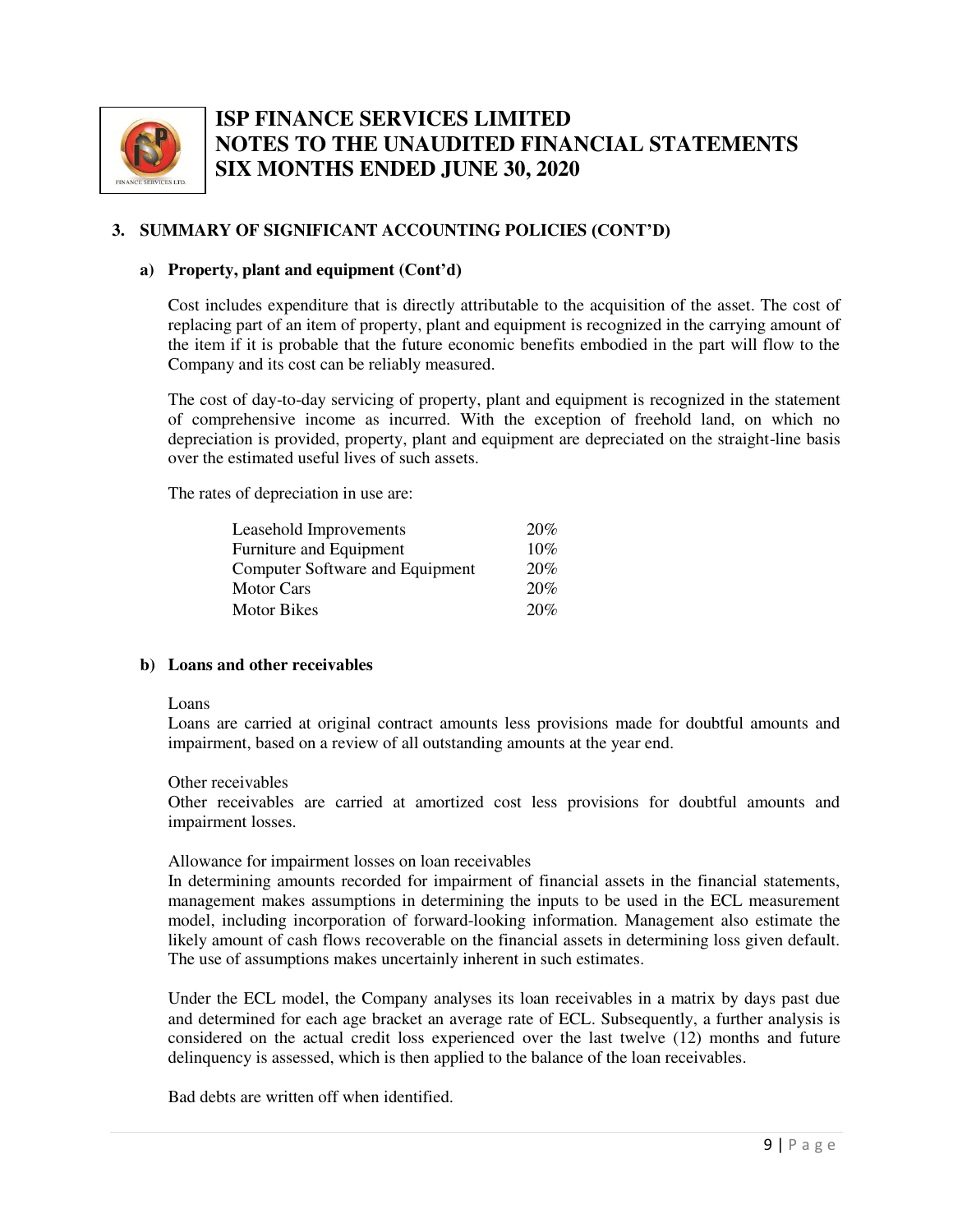

#### **3. SUMMARY OF SIGNIFICANT ACCOUNTING POLICIES (CONT'D)**

#### **c) Income**

Interest income is recognized on the accrual basis, by reference to the principal outstanding and the interest rate applicable. Interest income is calculated on the simple interest basis.

#### **4. LOANS, NET OF PROVISIONS FOR CREDIT LOSSES**

Loans consist primarily of unsecured notes due from the Company's clients

|                                             | <b>Unaudited</b><br><b>Six Months</b><br><b>Ended</b><br><b>June 30,</b><br>2020<br>\$                      | <b>Unaudited</b><br><b>Six Months</b><br><b>Ended</b><br><b>June 30,</b><br>2019<br>\$                      | <b>Audited</b><br><b>Twelve</b><br><b>Months Ended</b><br><b>December</b><br>31, 2019<br>\$               |
|---------------------------------------------|-------------------------------------------------------------------------------------------------------------|-------------------------------------------------------------------------------------------------------------|-----------------------------------------------------------------------------------------------------------|
| Loans                                       | 789,487,457                                                                                                 | 741,448,023                                                                                                 | 786,612,714                                                                                               |
| Less:                                       |                                                                                                             |                                                                                                             |                                                                                                           |
| Provision for credit losses                 | (179, 862, 719)                                                                                             | (149, 282, 069)                                                                                             | (159,350,523)                                                                                             |
|                                             | 609,624,738                                                                                                 | 592,165,954                                                                                                 | 627, 262, 191                                                                                             |
| <b>SHARE CAPITAL</b><br>5.                  |                                                                                                             |                                                                                                             |                                                                                                           |
| Authorized share capital:                   | <b>Unaudited</b><br><b>Six Months</b><br><b>Ended</b><br><b>June 30,</b><br>2020<br><b>Number</b><br>(1000) | <b>Unaudited</b><br><b>Six Months</b><br><b>Ended</b><br><b>June 30,</b><br>2019<br><b>Number</b><br>(1000) | <b>Audited</b><br><b>Twelve</b><br><b>Months Ended</b><br>December 31,<br>2019<br><b>Number</b><br>(1000) |
| Ordinary shares                             | 105,000                                                                                                     | 105,000                                                                                                     | 105,000                                                                                                   |
|                                             | <b>Unaudited</b><br><b>Six Months</b><br><b>Ended</b><br>June 30,<br>2020<br>\$                             | <b>Unaudited</b><br><b>Six Months</b><br><b>Ended June</b><br>30, 2019<br>\$                                | <b>Audited</b><br><b>Twelve</b><br><b>Months Ended</b><br>December 31,<br>2019<br>\$                      |
| Issued and fully paid:                      |                                                                                                             |                                                                                                             |                                                                                                           |
| 5,000,000 Ordinary shares at \$1 per share  | 5,000,000                                                                                                   | 5,000,000                                                                                                   | 5,000,000                                                                                                 |
| 51,017,500 Ordinary shares at \$2 per share | 102,035,000                                                                                                 | 102,035,000                                                                                                 | 102,035,000                                                                                               |

48,982,500 Ordinary shares at \$2 per share 97,965,000 97,965,000 97,965,000 Less: Share issue costs  $\frac{(9,096,872)}{195,903,128}$   $\frac{(9,096,872)}{195,903,128}$   $\frac{(9,096,872)}{195,903,128}$ 

195,903,128 195,903,128 195,903,128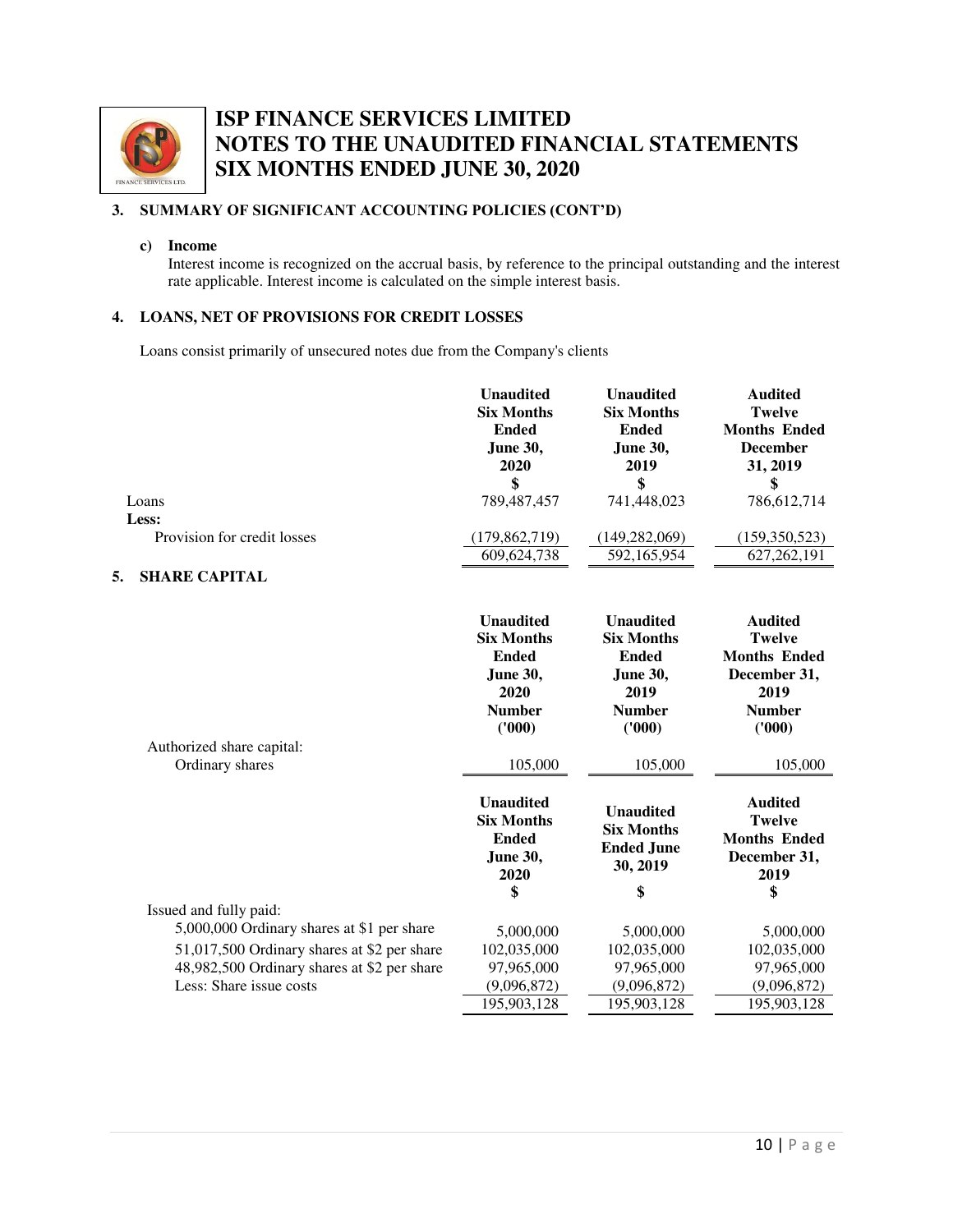

#### **5. SHARE CAPITAL ( CONT'D)**

(a) On February 11, 2016, by an ordinary resolution, the authorized share capital of the Company was increased from 5,000,000 to 105,000,000 ordinary shares to rank pari passu in all respects with the existing shares of the Company.

On February 11, 2016, 51,017,500 ordinary shares at \$2 per share were issued to the Chief Executive Officer which was satisfied by offsetting against the \$102,035,000 debt owed to him by the Company, through a related entity.

(b) On March 22, 2016, the Company raised additional capital of \$97,965,000 from its initial public offering of 48,982,500 shares for its enlistment on the Jamaica Stock Exchange Junior Market. Transaction costs of \$9,096,872 were incurred for the initial public offering. All ordinary shares carry the same voting rights.

#### **6. SECURED CORPORATE BOND**

During the year ended December 31, 2016, the Company issued a secured bond. The bond attracts an interest rate of 10% per annum. Interest is paid on a quarterly basis. The bond matures on September 20, 2019. The bond is secured by the fixed and floating assets of the Company.

#### **7. SECURED NOTE**

During the quarter ended December 31, 2018, the Company issued a secured note. The note attracts an interest rate of 12% per annum during the period commencing with the Issue Date to August 2019, and thereafter 13% per annum. Interest is paid on a quarterly basis. The note matures on September 3, 2021. The note is secured by the fixed and floating assets of the Company.

#### **8. TAXATION**

On March 30, 2016, the Company's shares were listed on the Jamaica Stock Exchange Junior Market. Consequently, the Company is entitled to full remission of income tax for the first five (5) years and fifty percent (50%) remission for the following 5 years, providing that the Company adheres to the rules and regulation of the Jamaica Stock Exchange Junior Market.

The interim financial statements have been prepared on the basis that the Company will have the full benefit of the tax remissions.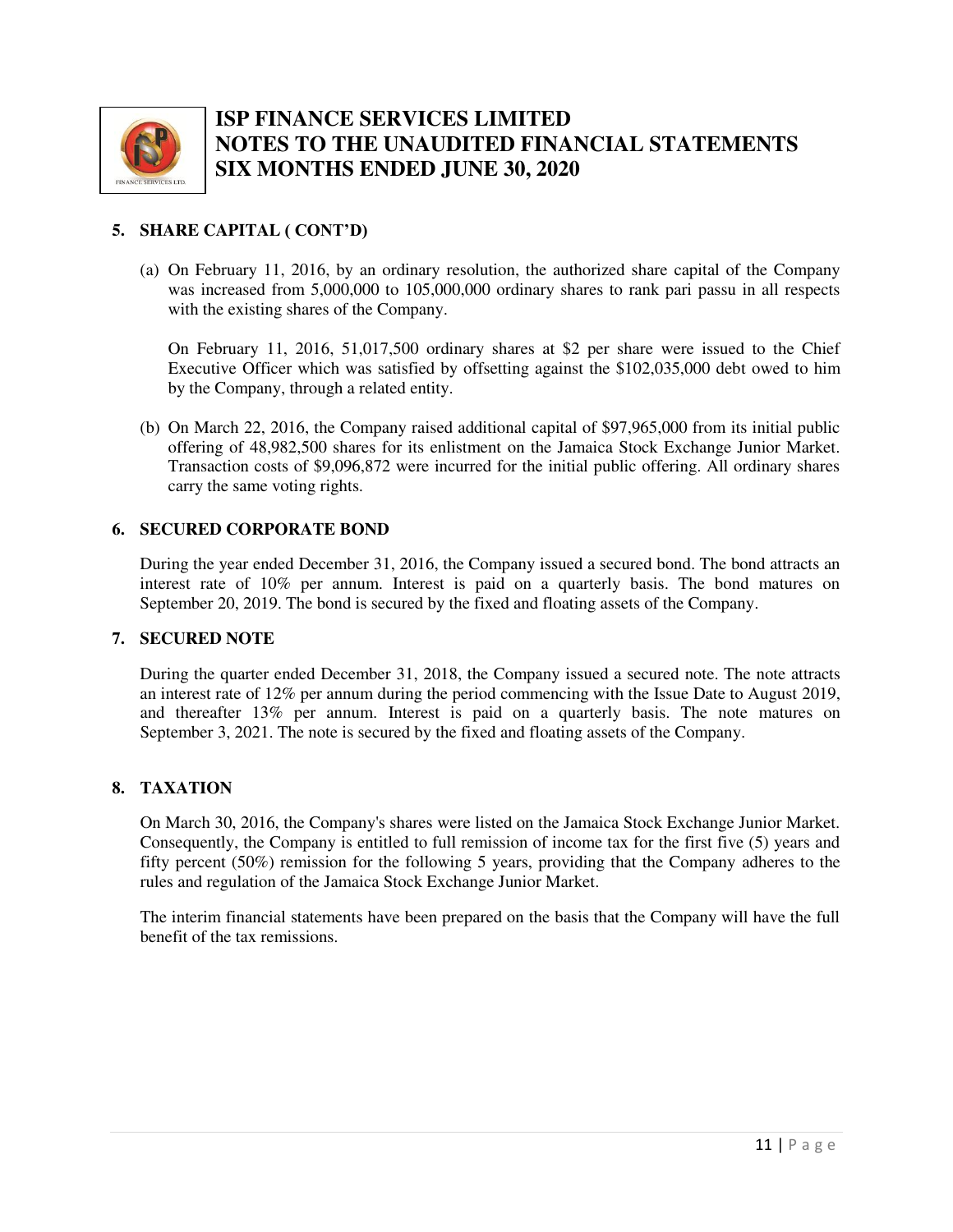

#### **9. EARNINGS PER SHARE**

Earnings per share is computed as the net profit for the year divided by the weighted average number of ordinary shares in issue for the period as at the reporting date.

|                        |    | <b>Unaudited</b><br><b>Three</b><br><b>Months</b><br>Ended<br><b>June 30,</b><br>2020 | Unaudited<br><b>Three</b><br><b>Months</b><br>Ended<br><b>June 30,</b><br>2019 | <b>Unaudited</b><br><b>Six</b><br><b>Months</b><br>Ended<br><b>June 30,</b><br>2020 | <b>Unaudited</b><br><b>Six</b><br><b>Months</b><br>Ended<br><b>June 30,</b><br>2019 | <b>Audited</b><br><b>Twelve</b><br><b>Months</b><br><b>Ended</b><br><b>December</b><br>31, 2019 |
|------------------------|----|---------------------------------------------------------------------------------------|--------------------------------------------------------------------------------|-------------------------------------------------------------------------------------|-------------------------------------------------------------------------------------|-------------------------------------------------------------------------------------------------|
| Net profit<br>Weighted | \$ | 19,653,292                                                                            | 12,653,957                                                                     | 30,190,572                                                                          | 28,639,494                                                                          | 22,942,766                                                                                      |
| average<br>number      | No |                                                                                       |                                                                                |                                                                                     |                                                                                     |                                                                                                 |
| of shares              |    | 105,000,000                                                                           | 105,000,000                                                                    | 105,000,000                                                                         | 105,000,000                                                                         | 105,000,000                                                                                     |
| Earnings per           |    |                                                                                       |                                                                                |                                                                                     |                                                                                     |                                                                                                 |
| share                  | \$ | 0.187                                                                                 | 0.121                                                                          | 0.288                                                                               | 0.273                                                                               | 0.220                                                                                           |

#### **10. PROFIT BEFORE INTEREST AND TAXATION**

|                                     | <b>Unaudited</b><br><b>Six Months</b><br><b>Ended June</b><br>30, 2020 | <b>Unaudited</b><br><b>Six Months</b><br><b>Ended June</b><br>30, 2019 | <b>Audited</b><br><b>Twelve</b><br><b>Months Ended</b><br>December 31,<br>2019 |
|-------------------------------------|------------------------------------------------------------------------|------------------------------------------------------------------------|--------------------------------------------------------------------------------|
|                                     | \$                                                                     | \$                                                                     | \$                                                                             |
| Net profit for the period           | 30,190,572                                                             | 28,639,494                                                             | 22,942,766                                                                     |
| Current year taxation charge        |                                                                        |                                                                        |                                                                                |
| Profit before interest              | 30,190,572                                                             | 28,639,494                                                             | 22,942,766                                                                     |
| Interest expense                    | 14,877,477                                                             | 15, 137, 018                                                           | 31,507,155                                                                     |
| Profit before interest and taxation | 45,068,049                                                             | 43,776,512                                                             | 54,449,921                                                                     |